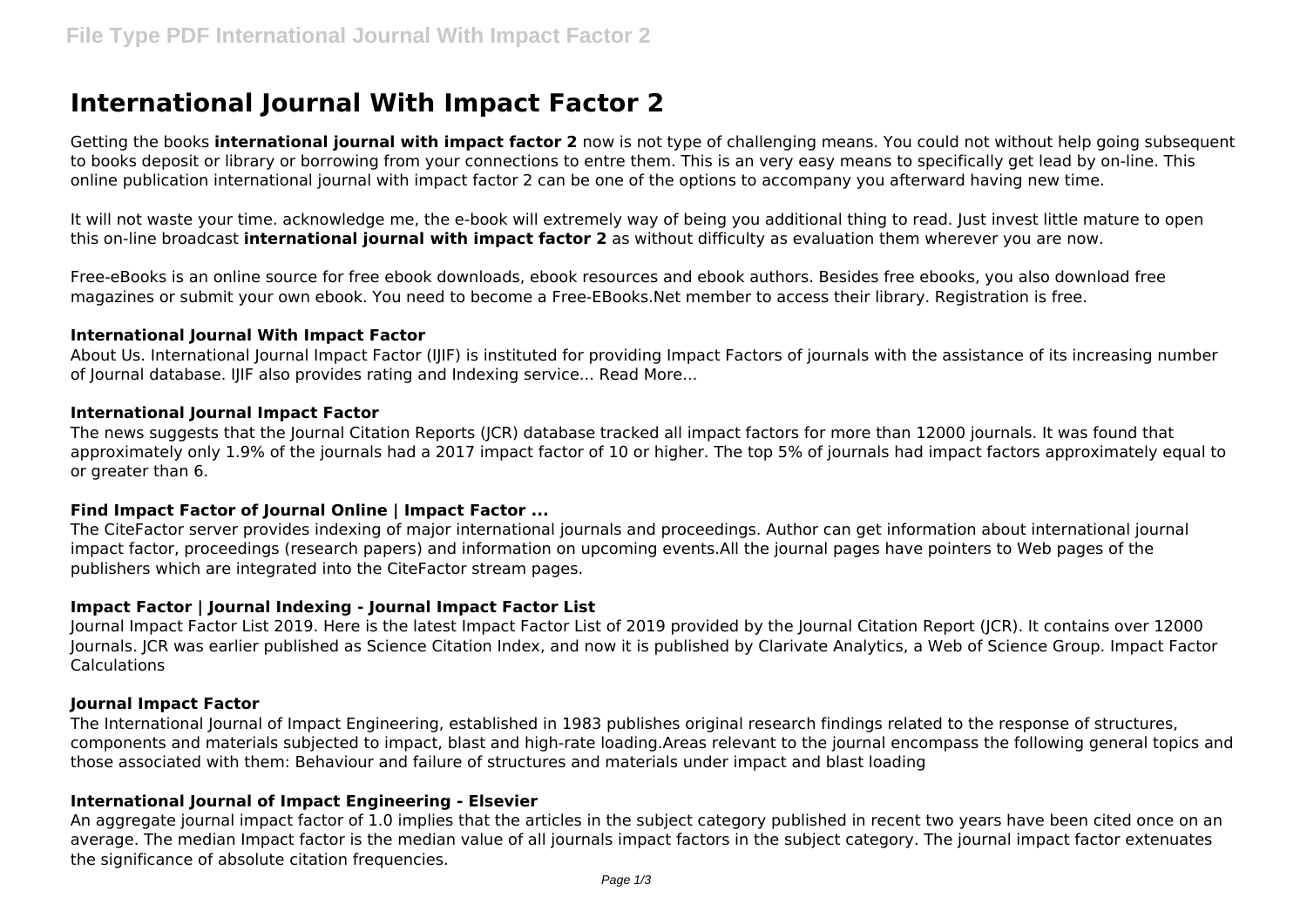# **Open Access Journals Impact Factor | Scientific Journals ...**

Impact Factor: 1.794 i Impact Factor: 2019: 1.794 The Impact Factor measures the average number of citations received in a particular year by papers published in the journal during the two preceding years. Journal Citation Reports (Clarivate Analytics, 2020) 5-Year Impact Factor: 1.848 i Five-Year Impact Factor: 2019: 1.848

## **International Journal of Educational Research - Elsevier**

International Scientific Journal & Country Ranking. Only Open Access Journals Only SciELO Journals Only WoS Journals

# **SJR : Scientific Journal Rankings**

Impact Factor(JCC) NAAS Rating; IMPACT : International Journal of Research in Humanities, Arts and Literature (IMPACT : IJRHAL) 2347-4564 : 2321-8878: 5.2397: 3.10: IMPACT : International Journal of Research in Engineering & Technology (.) 2347-4599 : 2321-8843: 5.2866: 2.73: IMPACT : International Journal of Research in Business Management ...

## **Impactjournals - CALL FOR PAPERS**

The International Journal of Clinical Practice. 2018 Impact Factor is 2.613, ranking 43/160 (Medicine, General & Internal) Quick decisions: Submission to first decision in 31 days on average in 2017. 'Early View': The final corrected proofs of each article are published 46 days after acceptance, and listed by PubMed only days later.

## **International Journal of Clinical Practice - Wiley Online ...**

International Journal of Stroke is the official publication of the World Stroke Organization. It provides a significant contribution to the international stroke research community by concentrating on both the clinical aspects of stroke from around the world as well as basic science contributions in areas of clinical interest.

# **International Journal of Stroke: SAGE Journals**

Journal impact search engine. Bioxbio.com includes the journal factors, ISSN, number of articles and other detailed information of over 11000 journals in different fields.

### **Journal Impact - Bioxbio**

The International Journal of Integrated Care (IJIC) is an online, open-access, peer-reviewed scientific journal that publishes original articles in the field of integrated care on a continuous basis.IJIC has an Impact Factor of 2.753 (2019 JCR, received in June 2020)

# **International Journal of Integrated Care**

The International Urogynecology Journal is the official journal of the International Urogynecological Association (IUGA).The International Urogynecology Journal has evolved in response to a perceived need amongst the clinicians, scientists, and researchers active in the field of urogynecology and pelvic floor disorders.

# **International Urogynecology Journal | Home**

This peer-reviewed journal provides a forum for investigating and treating sexually transmissible infections, HIV and AIDS. Contributors from around the world promote activities aimed at research, prevention and control of these infections. The journal contains original research, in-depth reviews,